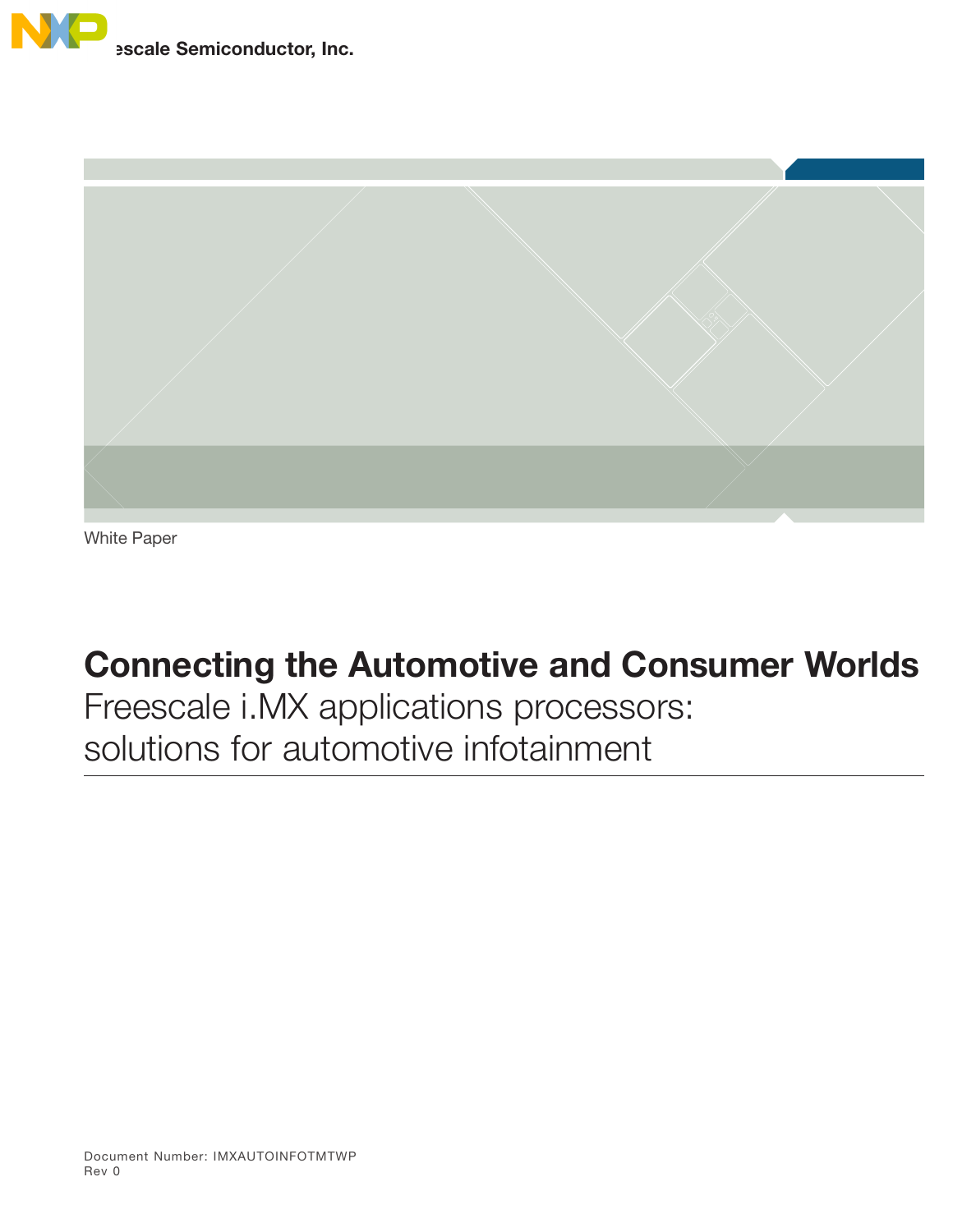

# **Overview**

The automotive infotainment market is increasingly influenced by portable and mobile consumer electronics technology, where the pace of change is much more rapid. Consumers are coming to expect a wealth of multimedia features in their cars, and the market for in-car multimedia is growing. However, in the automotive world, durability and reliability requirements for semiconductors are much more stringent and cycle times are longer. Freescale's i.MX multimedia applications processors are multimedia engines, with millions sold in the consumer market. Now that the i.MX31 and i.MX31L processors have achieved automotive qualification, they are especially well positioned to perform at this intersection of markets. This paper discusses key technical and market requirements for portable consumer and automotive semiconductors, where those requirements intersect and where they diverge, and the technical characteristics that make i.MX processors a good choice for both.

# **Contents**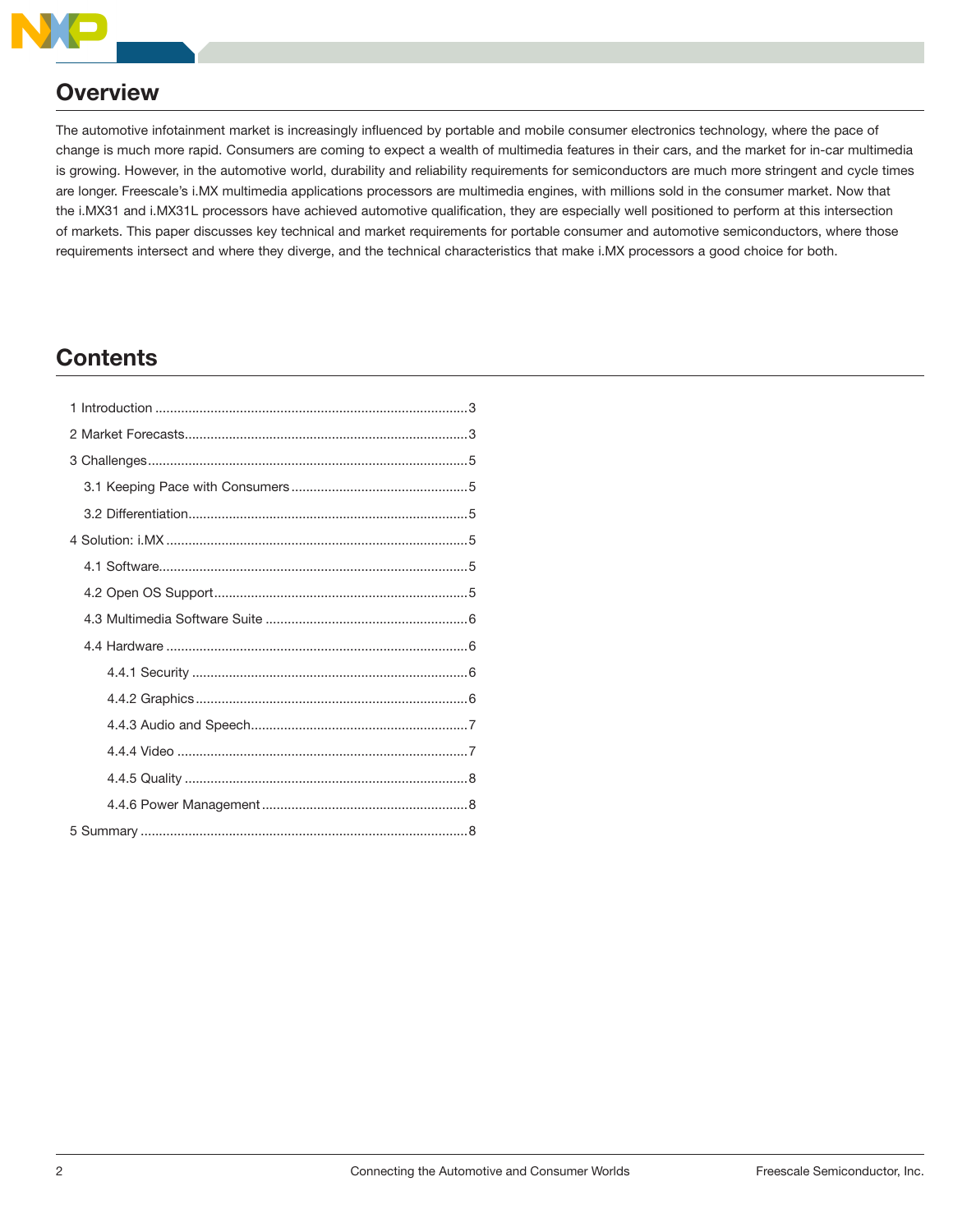

# **Introduction**

The automotive infotainment market is experiencing an extraordinary acceleration in the rate of change of technologies and user expectations. This is because the automotive world is increasingly influenced by portable and mobile consumer electronics technology, where the pace of change is much more rapid than has been the case in automotive infotainment. Thanks to portable consumer electronics devices such as MP3 players, cell phones and portable navigation devices (PNDs), users have access to entertainment, communication and information wherever they go.

This means that consumers now expect two things from their cars:

- Intuitive connectivity. Automotive entertainment and information systems should connect in an intuitive and seamless way to portable consumer electronics devices. Music from portable devices should be played back through the built-in car audio system. Mobile phones should be accessible and usable through a built-in, hands-free telephony system.
- Latest features. As new devices and use cases become popular in consumer electronics, the systems in the car should keep pace with them. User interfaces should reflect the features available in the consumer electronics world, such as high-resolution color screens and animated graphics. It should be possible to upgrade car systems to maintain connectivity with the most popular portable devices.

In addition, two other trends are increasing the complexity and rate of change of automotive infotainment systems:

- Safety legislation. Lawmakers are increasingly turning their attention to the number of road accidents where use of a hand-held mobile phone was involved. In many countries, it is already illegal to drive a car while making a phone call unless the driver uses a voice-activated hands-free system. In addition, the number and complexity of systems in modern cars—not just infotainment systems—makes it much more complex to design a user interface which does not unduly distract the driver. The answer to this challenge seems to be voice activation.
- Digital broadcasting. New audio broadcasting formats such as satellite and terrestrial digital radio (such as DAB, XM and DRM) and digital mobile television (such as DMB, DVB-H and ISDB-T), which also include audio-only channels, are changing the face of radio reception in the car. Most of these formats allow for the possibility of data transmission too.

To deploy these capabilities and still maintain the automotive industry's high expectations of reliability and ease of use, automakers have been turning to proven consumer platforms which have been adapted for automotive use. This paper discusses how the Freescale i.MX applications processor family, already a major force in portable electronics, is helping automotive infotainment systems designers to deal with the rapid changes outlined above.

# 2 Market Forecasts

Analysts are forecasting rapid growth in automotive connectivity. According to Telematics Research Group (August 2007), connectivity with Bluetooth® cell phones and with portable music players is becoming a must-have technology. From a survey of 100 upcoming 2008 model year North American cars:

- 70 percent will offer Bluetooth hands-free interface
- 80 percent will offer navigation
- 50 percent will offer portable media player connectivity
- 90 percent will offer auxiliary audio input or flash card interface
- 20 percent will offer USB
- 30 percent will offer rear view cameras

In addition, Telematics Research Group found that 80 percent of announced MY08 models will offer navigation as standard or optional equipment. The demand for in-car navigation has also been fueled by the recent boom in sales of portable navigation, which has helped to create user awareness of navigation and its benefits.

According to Strategy Analytics, the market for automotive Bluetooth hands-free systems will reach 116 million units per year by 2013.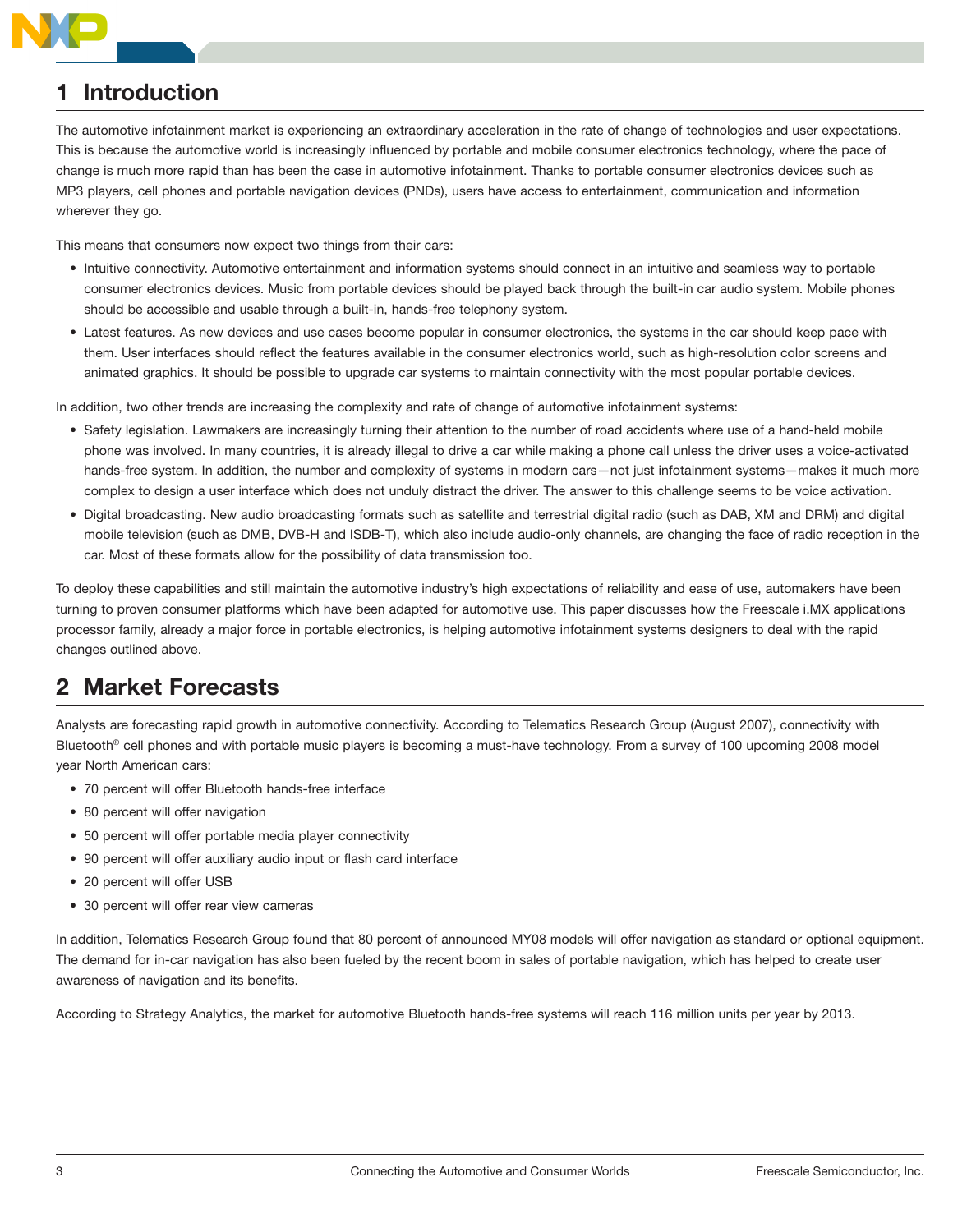



#### Source: Strategy Analytics, July 2007

Strategy Analytics also forecasts the automotive navigation systems market to reach almost 20 million units per year by 2013. Volumes are lower than for Bluetooth because navigation has higher availability than Bluetooth (80 percent vs. 70 percent), but lower "take-rates" than for Bluetooth. The navigation system "take-rate"—the proportion of car buyers who select it as an option—is forecast to be lower due to its higher cost. However the take-rate may well increase significantly if the cost of in-car navigation systems can be lowered. This is one of the areas addressed by Freescale's i.MX automotive solutions.



Figure 2. Automotive Navigation Systems Shipments Forecast

Source: Strategy Analytics, July 2007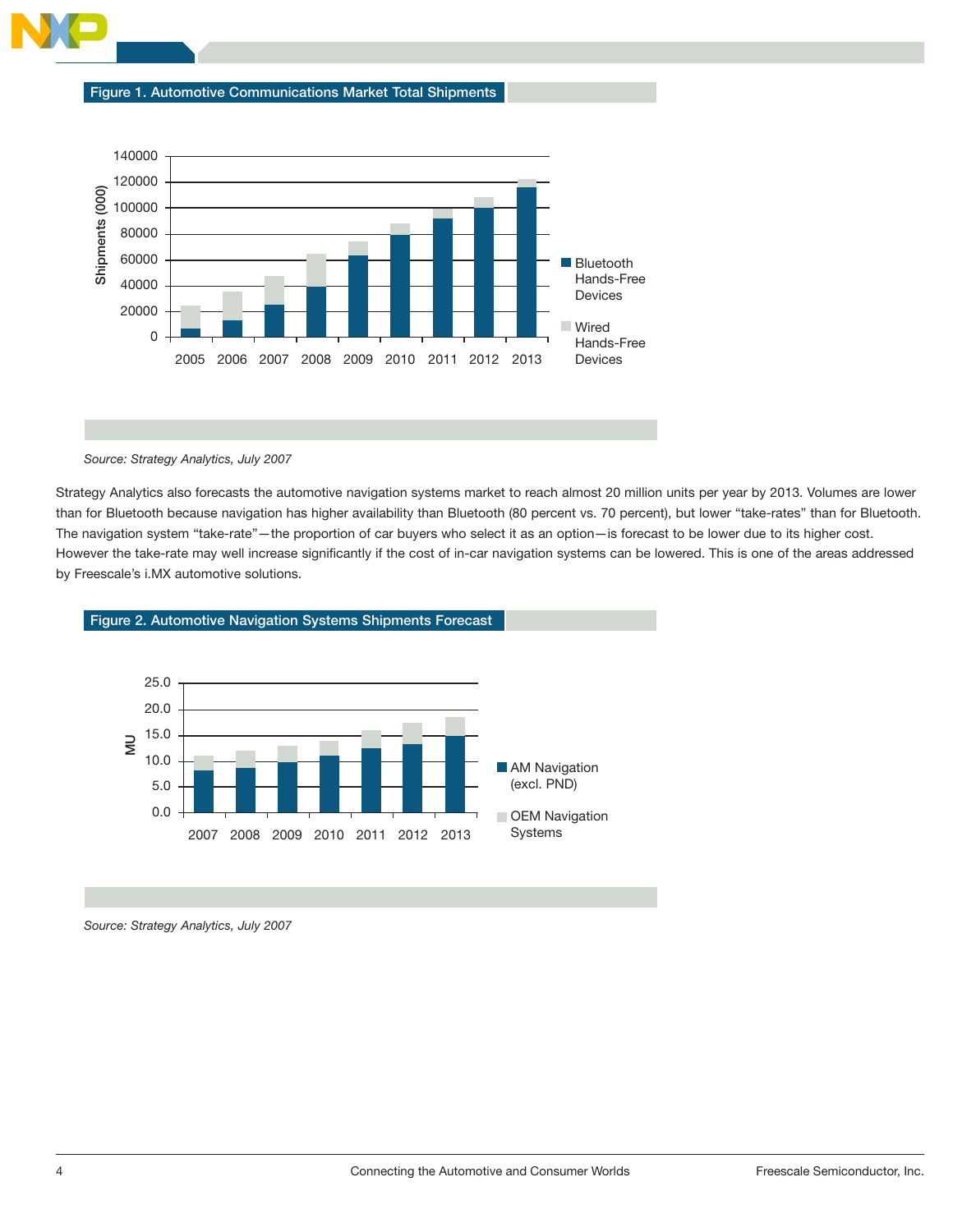

# **Challenges**

Freescale has identified several key challenges facing developers of automotive infotainment systems, including keeping pace with the consumer device life cycle and creating product differentiation.

### 3.1 Keeping Pace with Consumers

Portable consumer electronics devices typically have a production lifetime of 9 to18 months, whereas car models are normally in production for at least five years. In addition, the development cycle for portable devices is much shorter—one to two years versus three to five years—than that for cars due to the much more stringent automotive environmental, safety and quality requirements.

This dichotomy is unlikely to change: for built-in infotainment systems, consumers associate any quality defects with their overall satisfaction with the car, so that vehicle manufacturers cannot afford to let their quality standards slip. Equally, the portable electronics market seems likely to remain driven by features, fashion and competition, keeping product life cycles short.

Automotive infotainment systems suppliers, therefore, face a challenge of keeping up with the rapid pace of change in portable electronics, without taking their eye off their own stringent quality standards and model lifecycles. Unprecedented demand for complicated software-centric systems has led automakers to adopt proven consumer platforms. This also helps to ensure that middleware and DRM software is compatible with existing consumer electronics devices.

### 3.2 Differentiation

Automotive Tier 1 manufacturers have different positioning in the market. However, one thing in common to them all is the need to differentiate their offering from the competition. To achieve this, Tier1 automotive electronics suppliers need to deploy as much investment as possible in differentiated technology, with a powerful and flexible underlying system architecture.

For their part, car manufacturers need to offer up-to-date infotainment systems at an attractive price point, and keep pace with the latest developments from the world of portable consumer electronics.

# 4 Solution: i.MX

To confront the challenges identified above, Freescale is deploying its highly successful i.MX family of multimedia applications processors in the automotive infotainment market. Selected devices are put through an "automotive hardening" process to ensure they meet the exacting quality requirements of automotive applications, including the AEC-Q100 quality standard. Equally importantly, software solutions from the consumer world are reused and adapted to ensure that automotive infotainment systems closely track the capabilities of consumer systems.

### 4.1 Software

To reduce development time and expense, Freescale offers comprehensive board support packages (BSPs) for the leading operating systems on i.MX applications processors, including Microsoft® Windows® CE (WinCE) and Linux®. QNX's popular Neutrino real-time operating system (RTOS) is among many operating system solutions offered by our third-party ecosystem. In addition, integrated software solutions for selected applications are available from Freescale and its partners, allowing customers to leverage mature software stacks and standardized solutions for common functions. This has the twin benefits of faster time to market and enabling customers to concentrate development resources on their own differentiating technology.

### 4.2 Open OS Support

Many automotive customers are convinced of the benefits of an "open" operating system, which allows standardization and reuse of third-party application software. In automotive applications, the main open OS solutions preferred by customers are Microsoft WinCE, QNX Neutrino and Linux, all of which are supported by i.MX processors. Freescale typically provides Linux and WinCE board support packages for download from its Web site, while Neutrino for the i.MX31 processor is available from QNX. A range of middleware such as multimedia codecs is also available from Freescale's third-party ecosystem.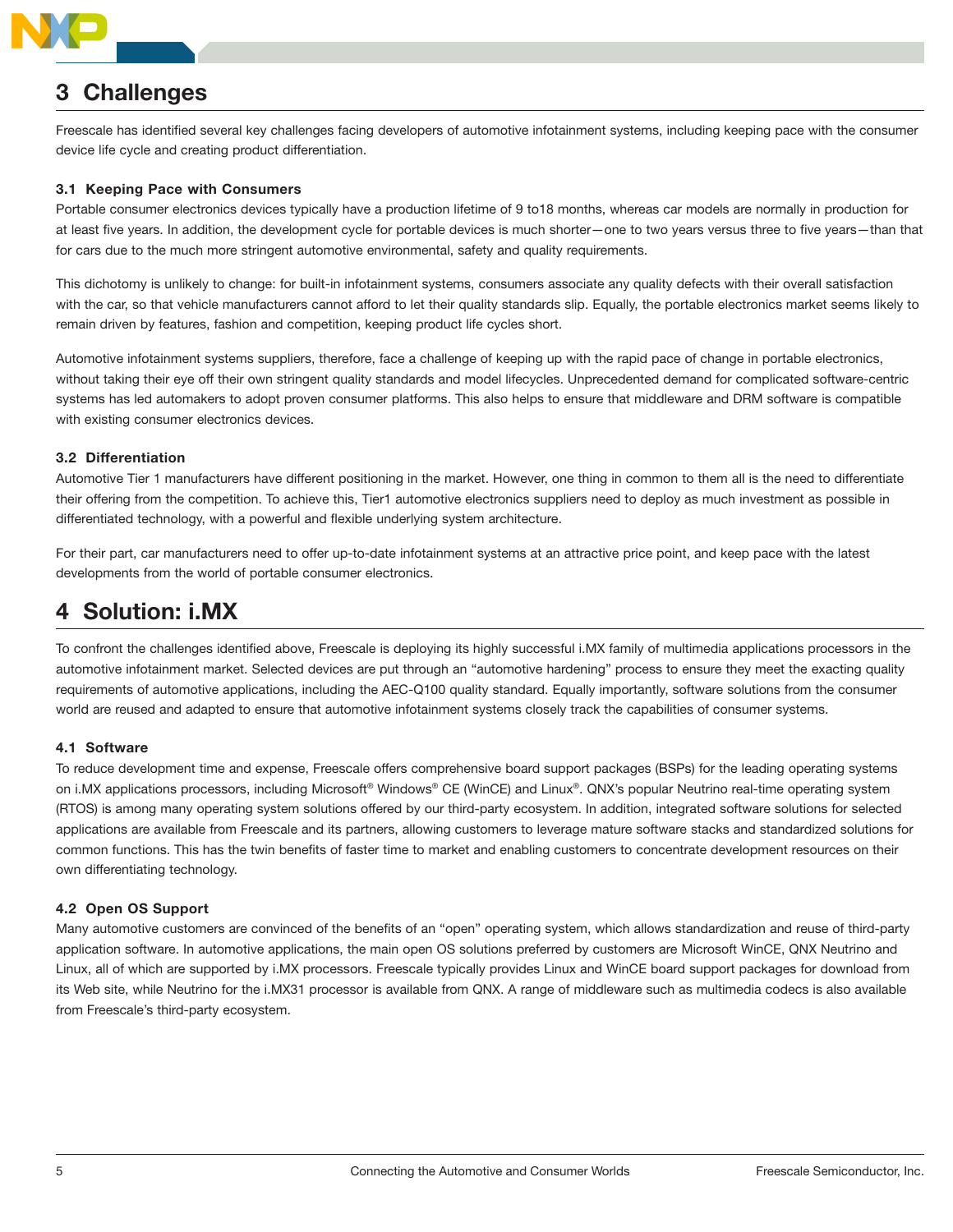

### 4.3 Multimedia Software Suite

For low- to mid-range audio and connectivity applications, Freescale offers its own multimedia software suite running on a real-time OS. Known as TRIO, this suite includes connectivity stacks, audio and video play control, codecs, DRM, buffering, file systems and power management for a variety of connectivity options including USB, CD, HDD, SD cards, etc. Bluetooth and Wi-Fi connectivity is also supported via third-party partners. TRIO has a very small memory footprint and is appreciated by customers looking for the lowest system cost.

#### 4.4 Hardware

Derived from Freescale's highly successful family of ARM-based mobile applications processors, the i.MX family of Infotainment processors is also architecturally similar to our cell phone baseband devices, and can therefore share advanced technology and multimedia software with them. There is also a wide range of third-party middleware and applications available.

Freescale's i.MX hardware design philosophy is based on the following key principles:

- Single, high-performance CPU. This simplifies software development and frees the customer to concentrate on differentiated software. Development engineers do not have to deal with the complex development tools and real-time interdependencies associated with multiple embedded cores. Industry-standard ARM® CPUs are used to support a wide range of cost and performance points.
- Cost-effective accelerators. Hardware acceleration implemented for most computationally-intensive tasks, such as image processing, graphics and video codecs. Hardware accelerators offer the best combination of high-performance, low-power and low silicon area for image, video and graphics processing.
- Smart Speed™ Technology. Only spend power when you need to. Architectures optimized for most efficient use of external memory bandwidth with a high level of parallelism and advanced power management techniques. The Smart Speed MAX crossbar switch allows multiple bus transactions to occur in parallel without collision or wait states.

Adhering to these philosophies, i.MX processors can offer the following capabilities for infotainment systems:

### 4.4.1 Security

Infotainment systems must be able to implement secure cryptographic techniques in order to deal with media that is protected by Digital Rights Management (DRM), ensure proprietary map data cannot be duplicated, and for secure software upgrades. i.MX processors have secure RAM, security controllers, high assurance boot (HAB) and secure JTAG technology to ensure that cryptographic software is executed securely and that no unauthorized access is possible.

### 4.4.2 Graphics

Graphics processing is one of the computationally intensive tasks and can benefit from the hardware acceleration on i.MX processors. Freescale's i.MX31 processors include an Image Processing Unit (IPU) which performs alpha blending and image rotation and scaling in hardware. The IPU also takes care of the LCD control and refresh. In addition, the i.MX31 device includes a 3-D graphics accelerator that is capable of rendering up to 1M polygons/second and provides powerful acceleration for drawing 2-D and 3-D maps and user interfaces. The graphics accelerator works in tandem with the ARM11 Vector Floating Point Unit which is used for calculating the vertices of the polygons to be drawn. Graphics drivers compliant with OpenGL:ES and Direct3D Application Programming Interfaces are available.

### Microsoft, Freescale and Ford SYNC™

To meet the growing demand from consumers for connectivity, Ford and Microsoft are offering motorists SYNC, a new factory-installed in-vehicle communications and entertainment system. SYNC allows consumers to bring nearly any mobile phone or digital media player into their vehicles and operate them by voice command or by using the steering wheel or radio controls. Voice recognition, long considered one of those just-around-the-corner technologies, has finally arrived, enabled in part by the smart speed technology of Freescale's i.MX31 multimedia applications software, the brains behind SYNC.

Some of SYNC's unique features are:

- Smart voice recognition: SYNC's sophisticated technology allows you to operate a variety of portable digital music players and Bluetooth-enabled mobile phones with simple voice commands.
- Upgradeable: As the technology evolves, SYNC's capabilities can grow. Upgrades and new features will be made available to make your driving time more fun.
- Uninterrupted connections: In the middle of a call when you enter your car? Simply touch the Telephone button and SYNC will instantly connect to your Bluetooth phone. The system can also transfer the call back to your phone when you leave.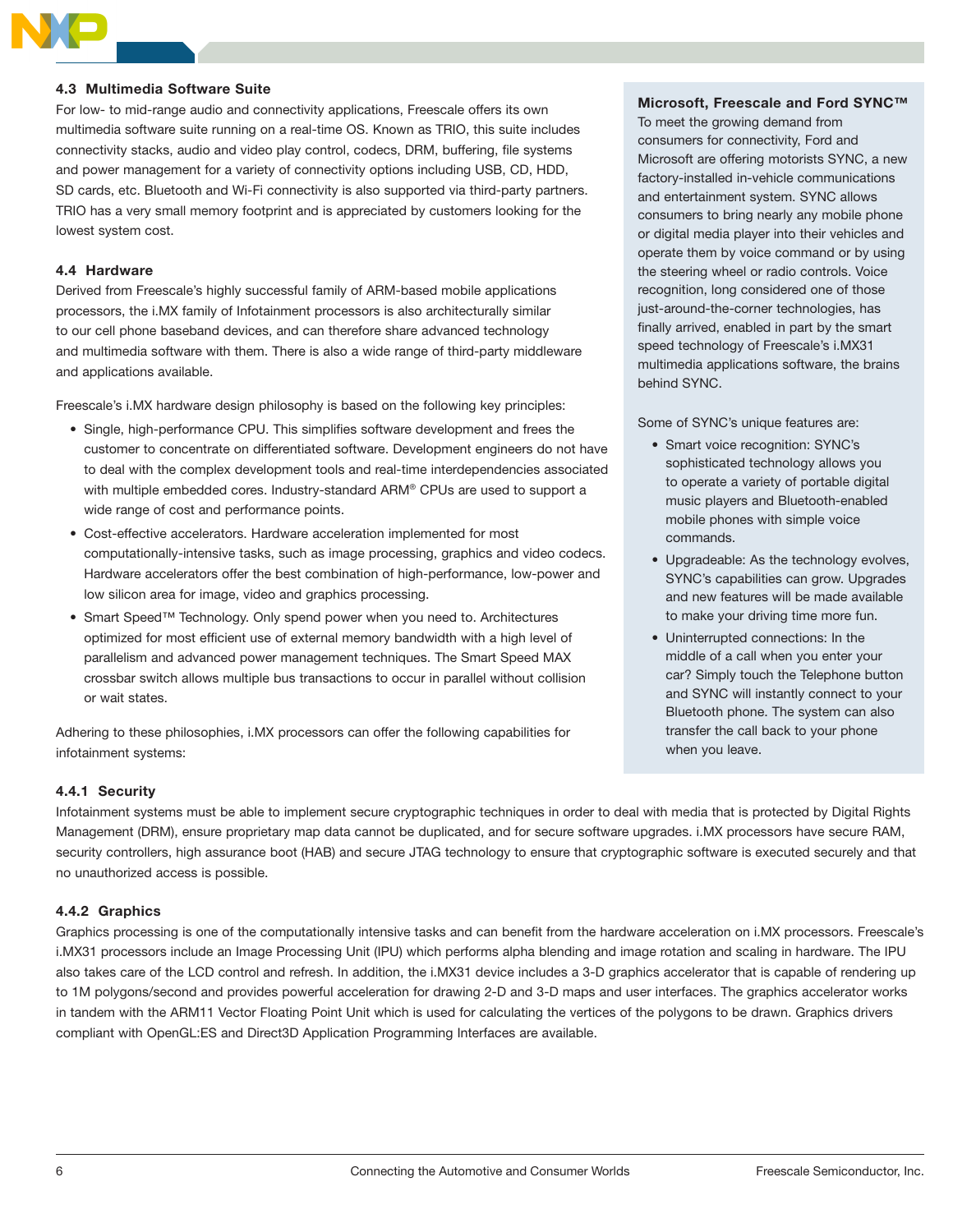

### 4.4.3 Audio and Speech

With it's DSP instruction extensions, high clock frequency and floating-point unit, the i.MX31's ARM11 CPU is an excellent audio signal processing engine. Typical audio decoders such as MP3 require less than 20 MHz of CPU bandwidth and an optimized MP3 encoder runs in less than 50 MHz. For speech processing, acoustic echo cancellation requires around 50 MHz, while speech recognition also benefits from the i.MX31's efficient cache and memory architecture. Speech recognition when optimized using the floating point unit can recognize a speech command up to five times faster than competitive solutions.

#### 4.4.4 Video

As can be seen in the H.264 case study below, 72 percent of the computation required for video decoding is accelerated by the i.MX IPU. This is equivalent to greater than 1.2 GHz of ARM11 performance. On the i.MX31 processor, the actual format-specific video decoding is performed in software. The ARMv6 instruction extensions and optimized memory architecture mean the ARM11 is capable of performing up to D1 30 fps video decode in software. Other members of the i.MX family provide full hardware acceleration of video decode and encode, freeing up the CPU to run other tasks.

Figure 3 shows the different tasks which have to be performed in order to decode and display a video stream compressed using the H.264 standard. In addition to decoding the H.264 datastream, the resulting video must be resized, rotated, be converted from YUV format to RGB format, and overlaid with the HMI graphics. The pie chart on the left shows the percentage of CPU loading if all of these tasks were performed in software. We can see that the H.264 decode and H.264 inner-loop deblocking functions account for only 38 percent of the CPU load.

The pie chart on the right shows how the i.MX31's IPU can perform all of the non-decode functions in hardware, leaving only 28 percent of the task to be done in software.

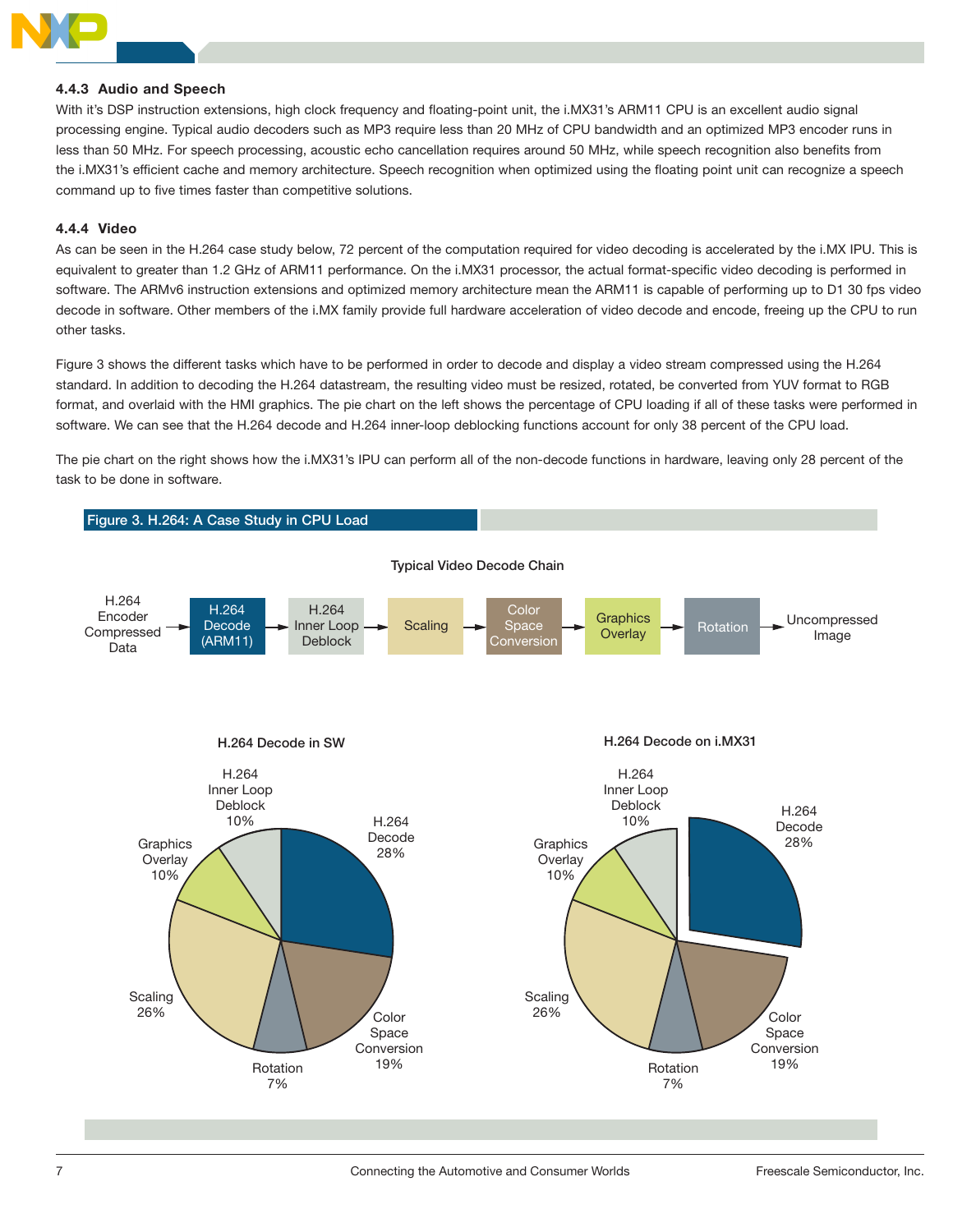

#### 4.4.5 Quality

Freescale i.MX processors are developed from the start with the high-quality design methodology required to deliver devices that are right the first time, using leading-edge technology. The i.MX31 and i.MX31L devices have recently achieved AEC-Q100 qualification. Developed by the Automotive Electronics Council, the specification consists of a host of stress tests an integrated circuit must meet to ensure OEMs it will deliver a consistent level of quality and reliability within the harsh automotive environment.

The fact that millions of i.MX applications processors have usually been shipped in consumer devices before they begin volume manufacture in automotive applications means that the software and hardware has already reached a mature quality level.

Thanks to Freescale's understanding of automotive requirements that comes with being the number one semiconductor supplier in this market, customers know they can rely on the i.MX31 processors to consistently and reliably deliver high quality. Freescale backs this quality with dedicated after sales design-in support.

#### 4.4.6 Power Management

Freescale i.MX processors are designed from the ground up for low power consumption. The latest techniques from the portable world are available, enabling i.MX processors to consume less than one-third the power of competitive infotainment processors. This helps to reduce heat buildup in the dashboard and means that costly and space-consuming heatsinks are not needed. Low power consumption also allows customers to use the same i.MX platform for embedded navigation as for portable aftermarket navigation devices, saving on development costs.

## 5 Summary

Freescale is the number one semiconductor supplier to the automotive electronics market and is a top three player in the wireless and mobile systems market. Automotive infotainment systems built on Freescale's i.MX multimedia solutions are able to keep pace with consumer electronics devices while meeting typical automotive quality and lifecycle requirements.

The automotive infotainment market is experiencing uprecedented acceleration in the rate of change of technologies and user expectations thanks to the dynamism of the consumer electronics world. Freescale i.MX applications processors offer the best of both worlds by combining leading edge technology from consumer systems with automotive know-how, quality and industry alliances.

For more information, visit www.freescale.com/imx.